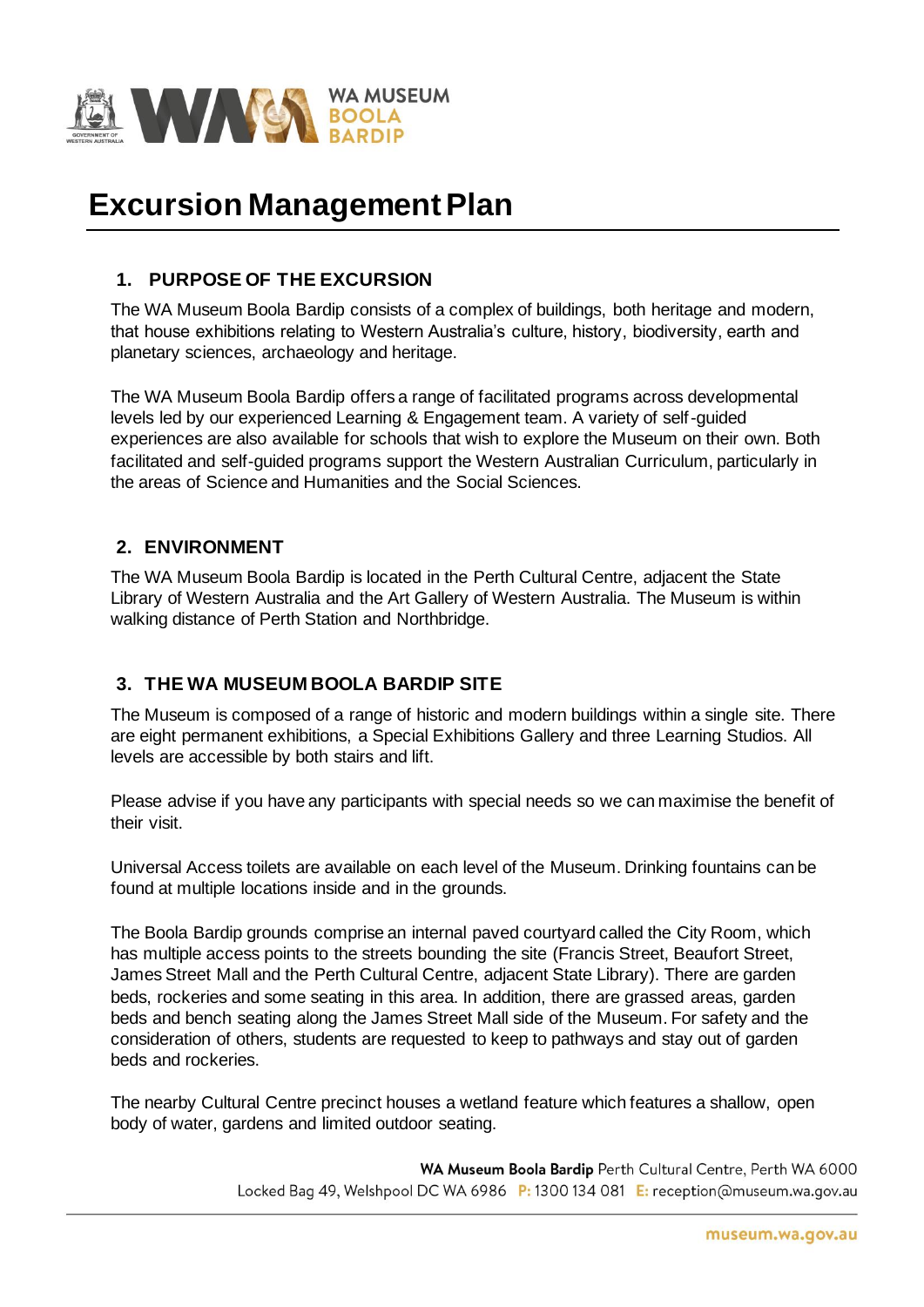## **4. BAGS, FOOD AND DRINK**

The WA Museum Boola Bardip has limited space available for storage of lunches and school bags. Please leave school bags at home or at school if possible. We have wheeled trolleys available for storage of lunches. Our staff will assist you in leaving lunches in a designated area. Please note: refrigeration is not available.

# **5. TRANSPORT**

Transport remains the responsibility of the visiting school. The WA Museum Boola Bardip is approximately 5 minutes walk from Perth Station, and is accessible from most Perth-bound bus routes. There are coach stands for set-down and pick-up of students on Francis Street and Barrack Street, both of which are a short walk to the Museum entrance. For further information about bus parking in the city, please contact the City of Perth on (08) 9461 3800 or www.cityofperthparking.com.au.

# **6. SUPERVISOR / SUPERVISORY TEAM**

Student supervision is the responsibility of the school throughout your visit to the Museum. School groups must be supervised by a lead teacher, with supplementary supervision support provided in accordance with the supervision ratios identified below. The supervisory team must accompany students throughout the excursion, actively monitor behaviour and intervene as necessary. The lead teacher must provide a mobile phone number with their booking or on arrival at the Museum.

# **7. SUPERVISION REQUIREMENTS**

The WA Museum requires the following supervision ratios, with a mandatory minimum of 2 supervisors for each school supervisory team, regardless of the number of students.

- Years K-2, minimum 1 adult to 6 students
- Years 3-10, minimum 1 adult to 10 students
- Years 11-12, minimum 2 supervisors with the group.

Students in Kindergarten - Year 10 must be supervised by an adult for the duration of their visit to the Museum, including for group work.

# **8. EXTERNAL PROVIDER INFORMATION**

#### **Clearances**

All WA Museum Learning & Engagement team members have current Working with Children Checks.

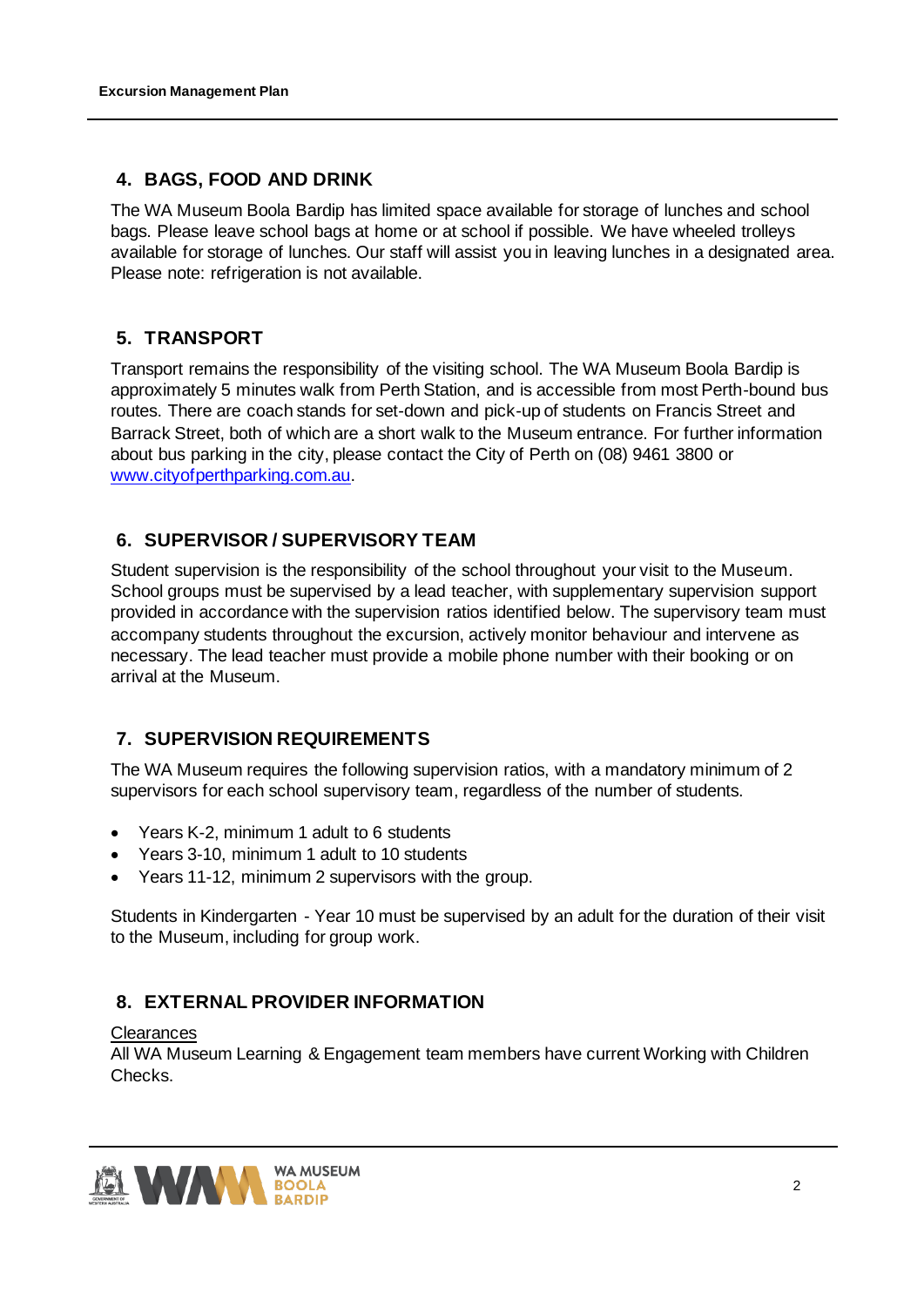All staff of the WA Museum provide a National Police Clearance on commencement of employment.

#### Current Accreditations and Qualifications

WA Museum Learning and Engagement team members are professional educators with varying levels of experience and qualifications. Staff members include primary and secondary specialists with teaching experience.

## **9. FIRST AID**

Visitor Services Officers hold current Provide First Aid certificates. It remains the responsibility of the school to provide first aid to their students. Our staff will assist if possible. First Aid Kits and defibrillators are available throughout the WA Museum Boola Bardip public spaces. There is a sick bay at reception. Should any of your students need medical attention, please ensure the remainder of your group is appropriately supervised.

Schools are responsible for bringing and administering adrenaline, insulin, and other special medications required by their students.

# **10.IDENTIFICATION OF EXCURSION PARTICIPANTS**

Identification of excursion participants is the responsibility of the individual school. It can be helpful to Museum staff if students are dressed in school uniform for clear identification, and if the school supervisory team members wear a name badge.

## **11.COMMUNICATION**

Communication between students and school supervisory team is the responsibility of the school. Please ensure everyone recognises the communication strategies prior to your visit. Do not use whistles, two-way radios or mega-phones during your visit.

The lead supervising teacher must provide a mobile phone number with their booking and / or to reception on arrival at the Museum.

The Museum is equipped with a public address system which is centrally controlled from the desk in the main foyer.

Museum Visitor Services Officers are located throughout the galleries of the Museum and are in contact with each other and the desk in the main foyer via communication devices.